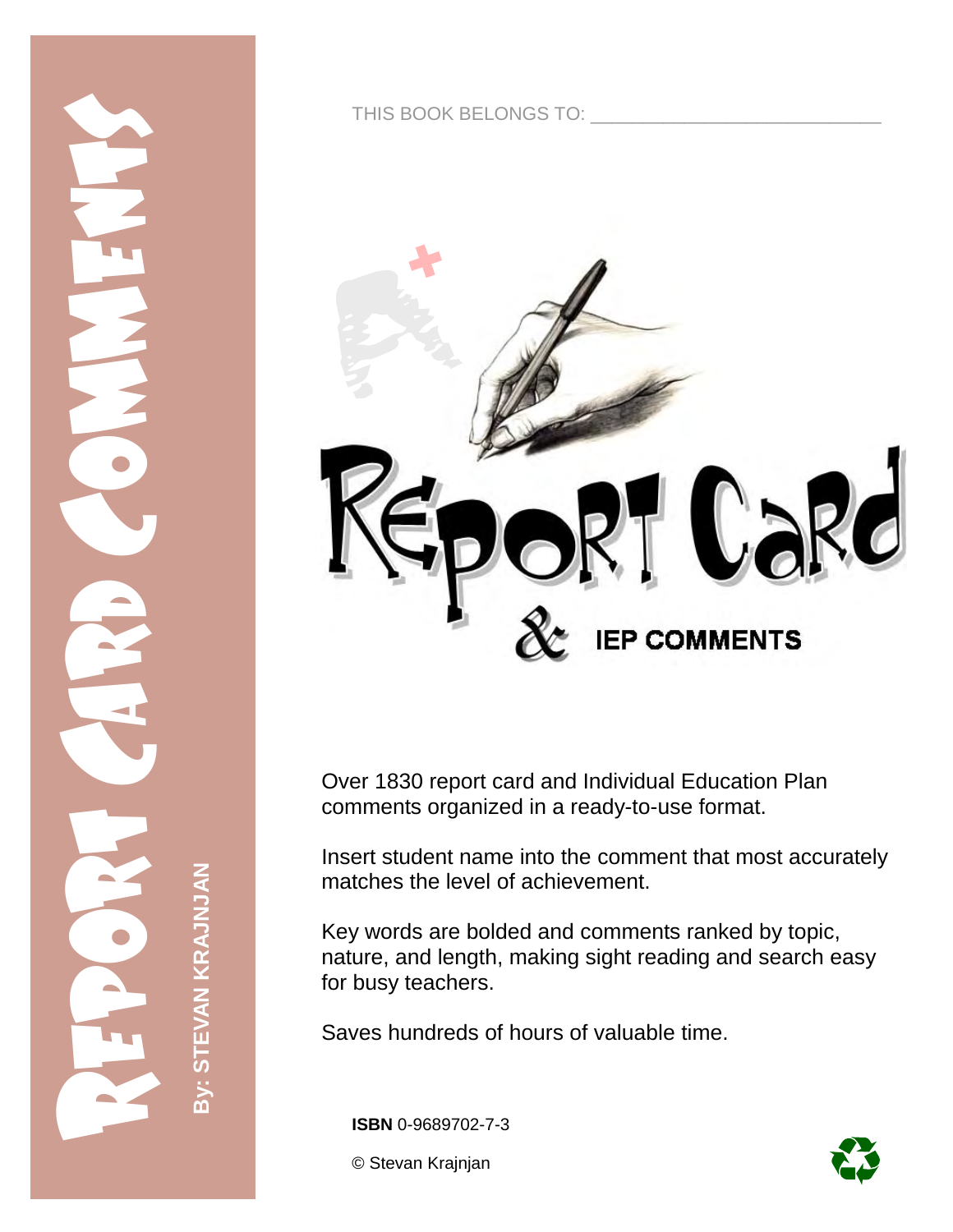Table of Contents

| Table of Contents ……………………………………………………………………………… i - ii                                                                  |             |
|--------------------------------------------------------------------------------------------------------------------------|-------------|
|                                                                                                                          | 1           |
|                                                                                                                          | 2           |
|                                                                                                                          | $3 - 14$    |
|                                                                                                                          | 16          |
|                                                                                                                          | $17 - 26$   |
|                                                                                                                          | $27 - 29$   |
|                                                                                                                          | $30 - 33$   |
|                                                                                                                          | $34 - 35$   |
|                                                                                                                          | $36 - 40$   |
|                                                                                                                          | $41 - 45$   |
|                                                                                                                          | 46 - 49     |
|                                                                                                                          | $50 - 55$   |
|                                                                                                                          | $56 - 62$   |
| Reading Fluency <b>William Committee Committee Committee</b> Committee Committee Committee Committee Committee Committee | $63 - 65$   |
|                                                                                                                          | 66          |
|                                                                                                                          | $67 - 73$   |
|                                                                                                                          | 74 - 76     |
|                                                                                                                          | $77 - 79$   |
|                                                                                                                          | $80 - 87$   |
|                                                                                                                          | $88 - 93$   |
|                                                                                                                          | $94 - 101$  |
|                                                                                                                          | $102 - 104$ |
|                                                                                                                          | $105 - 107$ |
|                                                                                                                          | $108 - 109$ |
|                                                                                                                          | 110         |
|                                                                                                                          | 111 - 112   |
|                                                                                                                          | $113 - 121$ |
|                                                                                                                          | $123 - 124$ |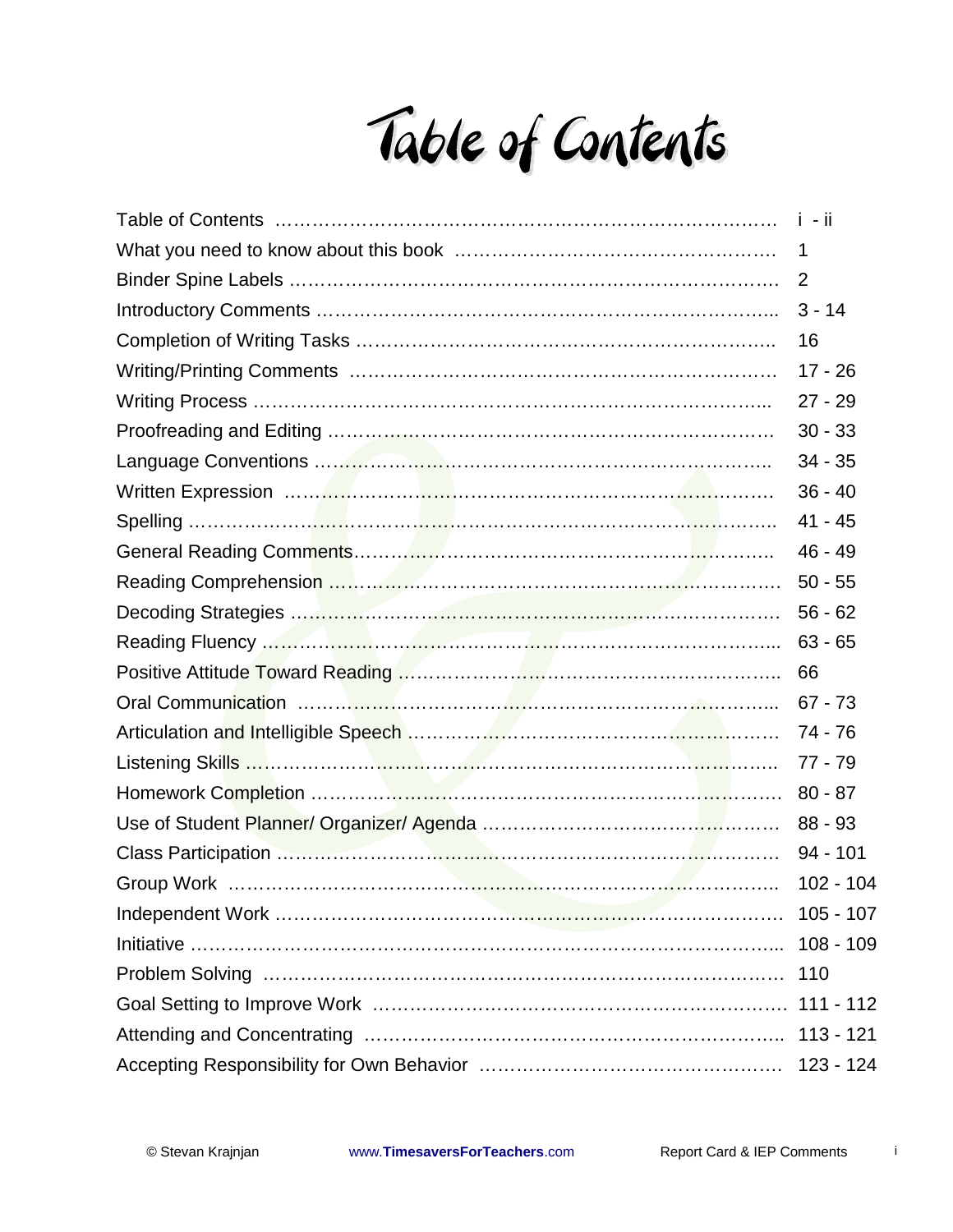## **TABLE OF CONTENTS** (*continued*)

|                                                                                                                       | $125 - 132$ |
|-----------------------------------------------------------------------------------------------------------------------|-------------|
|                                                                                                                       | $133 - 137$ |
|                                                                                                                       | 138 - 139   |
|                                                                                                                       | 140 - 141   |
|                                                                                                                       | 142 - 144   |
|                                                                                                                       | 145 - 149   |
| Sense of Ownership and Responsibility for Own Education                                                               | $150 - 152$ |
|                                                                                                                       | $153 - 155$ |
|                                                                                                                       | 156 - 159   |
|                                                                                                                       | 160 - 164   |
|                                                                                                                       | $165 - 167$ |
|                                                                                                                       | 168         |
|                                                                                                                       | 169         |
|                                                                                                                       | 170         |
|                                                                                                                       | 171 - 173   |
| Evaluation Not Possible <b>Manual Manual Community</b> and Community and Community and Community and Community and Co | 174         |
|                                                                                                                       | 175         |
| Things to Do Form………… <mark>………</mark> ……………… <mark>……</mark> ……………………………………… 176                                     |             |

## Download **INSTANTLY** the rest of the 1830 comments!

at: www.TimesaversForTeachers.com/report-card-comments